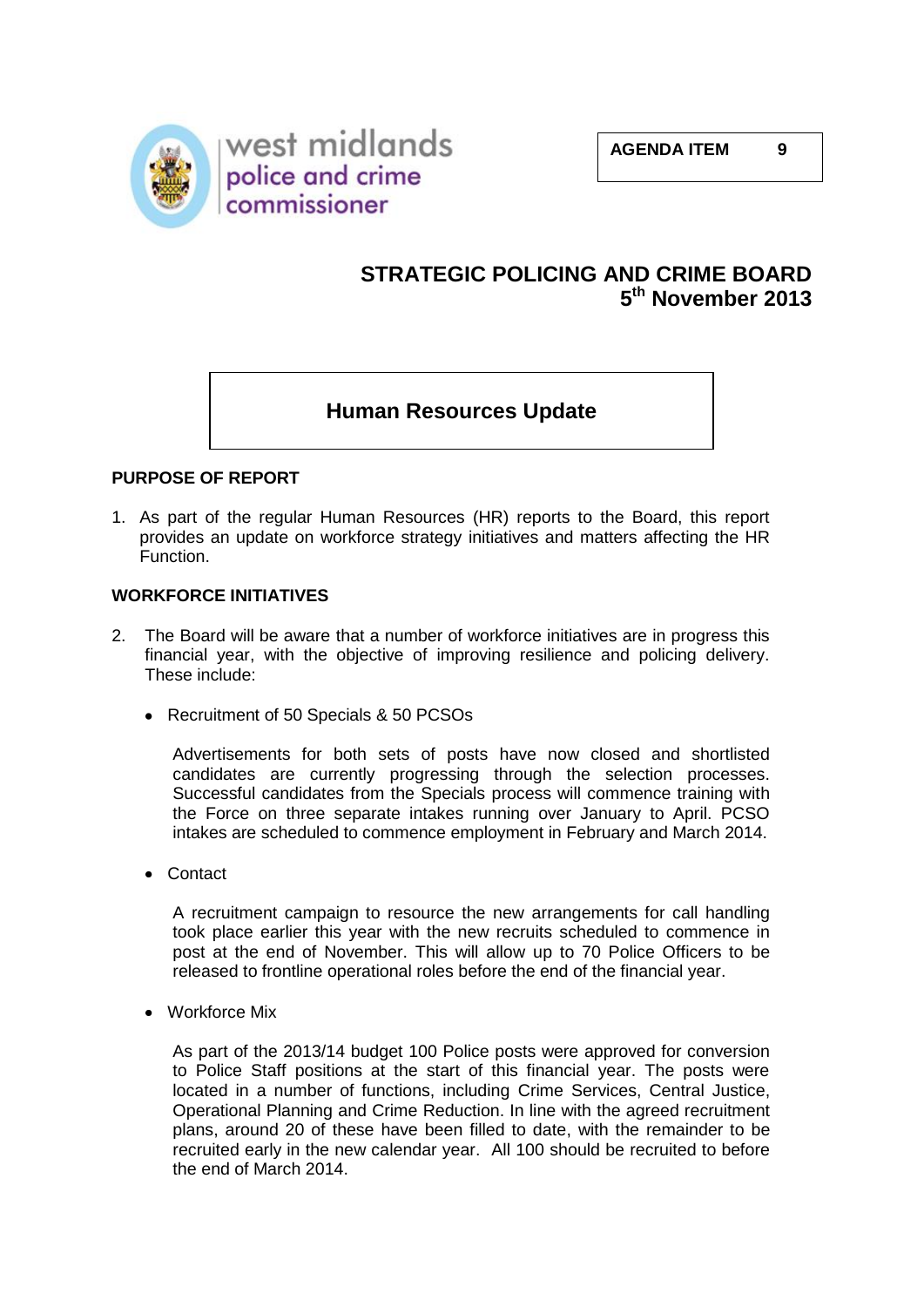3. The split between the Police and Police Staff workforce is currently 66% Police Officer, against 34% Police Staff. This highlights opportunities, to further adjust the workforce mix position, which carries the operational benefit of releasing officers to front line duties.

## **FLEXIBLE WORKING POLICY**

- 4. A new Flexible Working Policy and supporting guidance for Managers, Police Staff and Police Officers, was launched earlier this year. Introduction of the policy was supported by an intranet videobox, providing individuals with a step by step explanation of the procedure. The RMU added supporting spreadsheets for planning shift patterns which are assisting applicants' and line managers in matching flexible working proposals with operational requirements. Letters have been provided to ensure that managers communicate as early as possible with their staff during maternity/paternity/adoption leave, encouraging people to plan ahead.
- 5. An appeals process has been developed, but to date there has been relatively little need for this. The new process has been used most recently in Contact as part of a review of existing work patterns. The majority of proposals have been accommodated or arrangements agreed, with the result that employees have been able to be retained on flexible working arrangements, linked to demand requirements.
- 6. HR staff are currently consulting colleagues about the possibility of establishing a marketplace to promote flexible working opportunities and enable local managers to use resources most effectively.

## **FORCE ATTENDANCE**

7. The attendance of Police Officers and Staff is an important factor in maintaining overall workforce resilience and as such is kept under close scrutiny at local and Force level. The chart below shows Force attendance for the 3 main occupational groups, over the last 12 months.



8. The attendance rate across all three employee types shows an upward trend over the 12 month period. Police Officer attendance averaged 96.0% over the period with Police Staff averaging 95.8% and PCSOs 95.2%.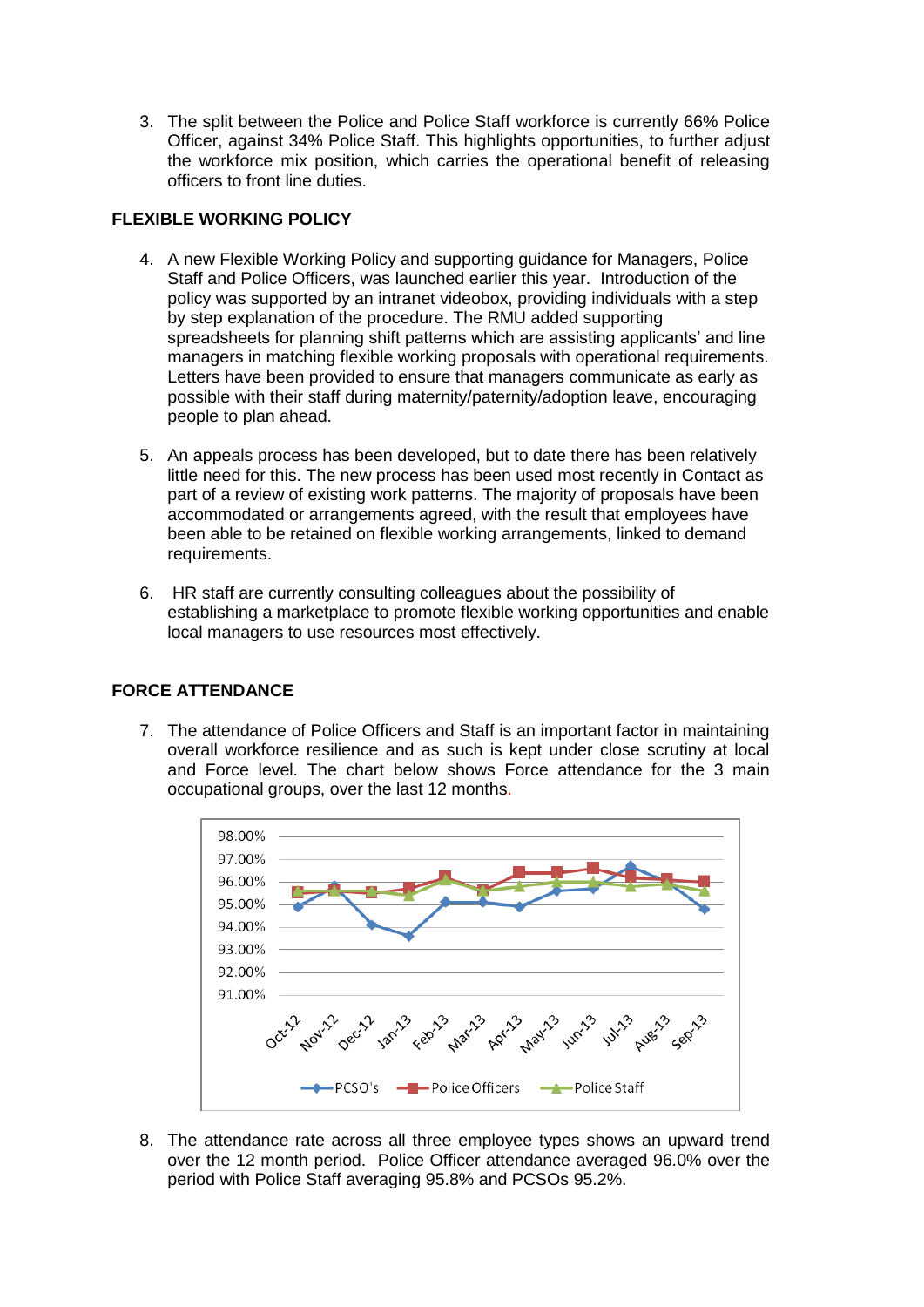- 9. Monthly attendance data is supplied to LPU and Department SLTs, with support from Human Resource Managers to help identify underlying trends and to benchmark local with Force performance and with that of other departments/LPUs. Further support is provided through a centrally based team of Line Manager Advisers (LMA) who work closely with local Managers to ensure appropriate action is taken in individual cases.
- 10. In addition to business as usual activity a number of specific attendance initiatives are currently being progressed, including:
	- Through the LMA Function an increased focus on the management of chronic and persistent absence cases. As a result c. 85 cases falling into these categories are the subject active attendance management interventions, including capability procedures.
	- $\bullet$ Strengthened links between Occupational Health and Line Managers to ensure a more joined up management process ("Medicine meets Management" meetings).
	- Engagement with Remploy to support individual cases to enable individuals to remain at work or to achieve an earlier return.
	- Access provided to a Force Health Education website to support individuals with advice on diet and fitness etc and a rolling programme of "Well People" mobile clinics, for Officers and Staff provided on a no cost basis through PMAS.
	- Joint work with the Police Federation and Nottingham University on the causes of stress/anxiety related absence and possible interventions.

### **FUTURE WORKFORCE OPTIONS**

- 11. The Board will know that the Force has used Regulation A19 since December 2010 and it has played an important part in supporting the improvements in efficiency. The Force regularly reviews the ongoing necessity for the use of the Regulation and Command Team is scheduled to undertake the next review in November.
- 12. Given Police recruitment has been closed for over 3 years, there is a growing need against a challenging financial background for the Force to undertake some recruitment to ensure the workforce remains resilient and representative of our communities into the long term. Any intakes would need to take into account future leadership and skill requirements and work on considering the options available, linked to operational requirements is taking place to inform the 2014/15 budget setting process. Any decision to open recruitment would need to take into account the position regarding Regulation A19.

### **HR TRANSFORMATION PROGRAMME**

13. The HR function, along with the majority of the Force organisation has undergone significant change since 2010. The outcome of these change programmes has been establishment of a cost effective HR Function. A CIPFA